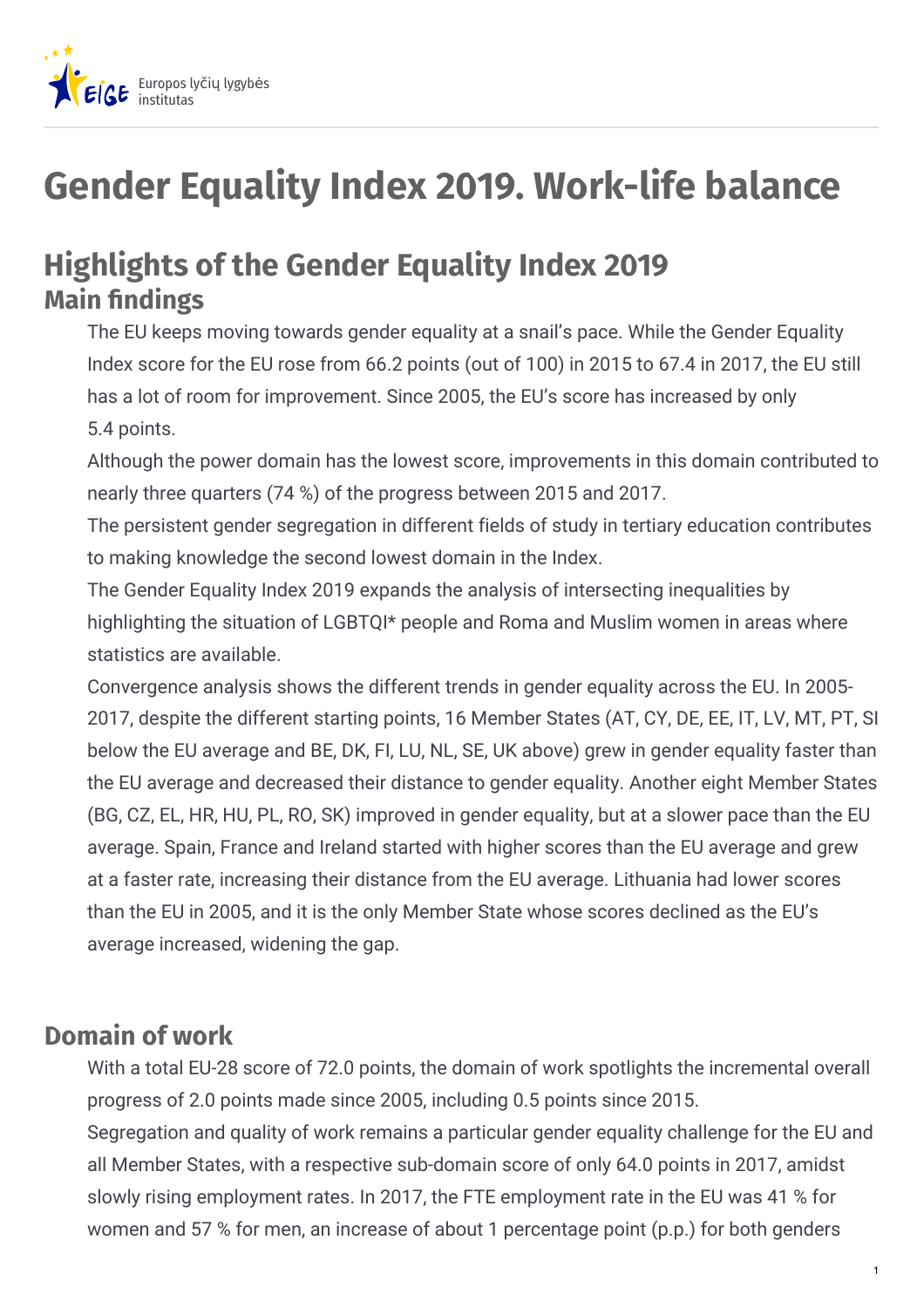from 2015 and with the most acute gender gap observed among the couples with children. Being a parent continues to hinder women in the labour market, reflecting the disproportionate weight of care duties on mothers. This leads to women's predominant reliance on part-time work, even at the cost of consigning them to jobs with poorer career progression. In 2018, 31 % of women and 8 % of men aged 20-64 worked part-time in the EU.

#### **Domain of money**

The EU-28 score for the domain of money showed continuing improvement since 2005, including a 0.8-point increase since 2015. This made it possible to reach 80.4 points in 2017: the second highest ranked domain in the Gender Equality Index.

Nonetheless, progress in the sub-domain of economic resources (87.7 in 2017, still 2.0 points lower than in 2005) remains fragile, and with a recent worsening of the situation in Member States such as Luxembourg, Lithuania, Bulgaria, the Netherlands, Malta and Sweden. In 2017 the EU-28 gender gap in mean monthly earnings was 20 % to the detriment of women, increasing substantially for couples with children (36 %), lone parents (31 %) or those with high educational qualifications (33 %). Throughout the course of a life, these inequalities lead not only to a gender gap in mean monthly earnings of 38 % among those aged 65 or more, but also to increased exposure to poverty for women in retirement.

## **Domain of knowledge**

The EU-28 score (63.5 points) has remained virtually static between 2015 and 2017 and only improved by 2.7 points over the entire 12-year period from 2005. Increasing educational attainment among women and men drives slow but positive change in the domain, while more significant progress is being held back by strong gender segregation and low engagement in lifelong learning.

In the EU more women and men graduate from universities than in the past and the gender gap continues to increase to the detriment of men. Both women and men limit their fields of study as only 21 % of men students choose to study in the field of education, health and welfare, humanities and arts, and women constitute only about 33 % of graduates in science, technology, engineering and mathematics (STEM) tertiary education.

Adult participation in education and training is low in the EU and has barely altered since 2005. Adult learning sharply decreases with age and is particularly low among the workingage population (aged 25-64) with a low level of qualifications.

#### **Domain of time**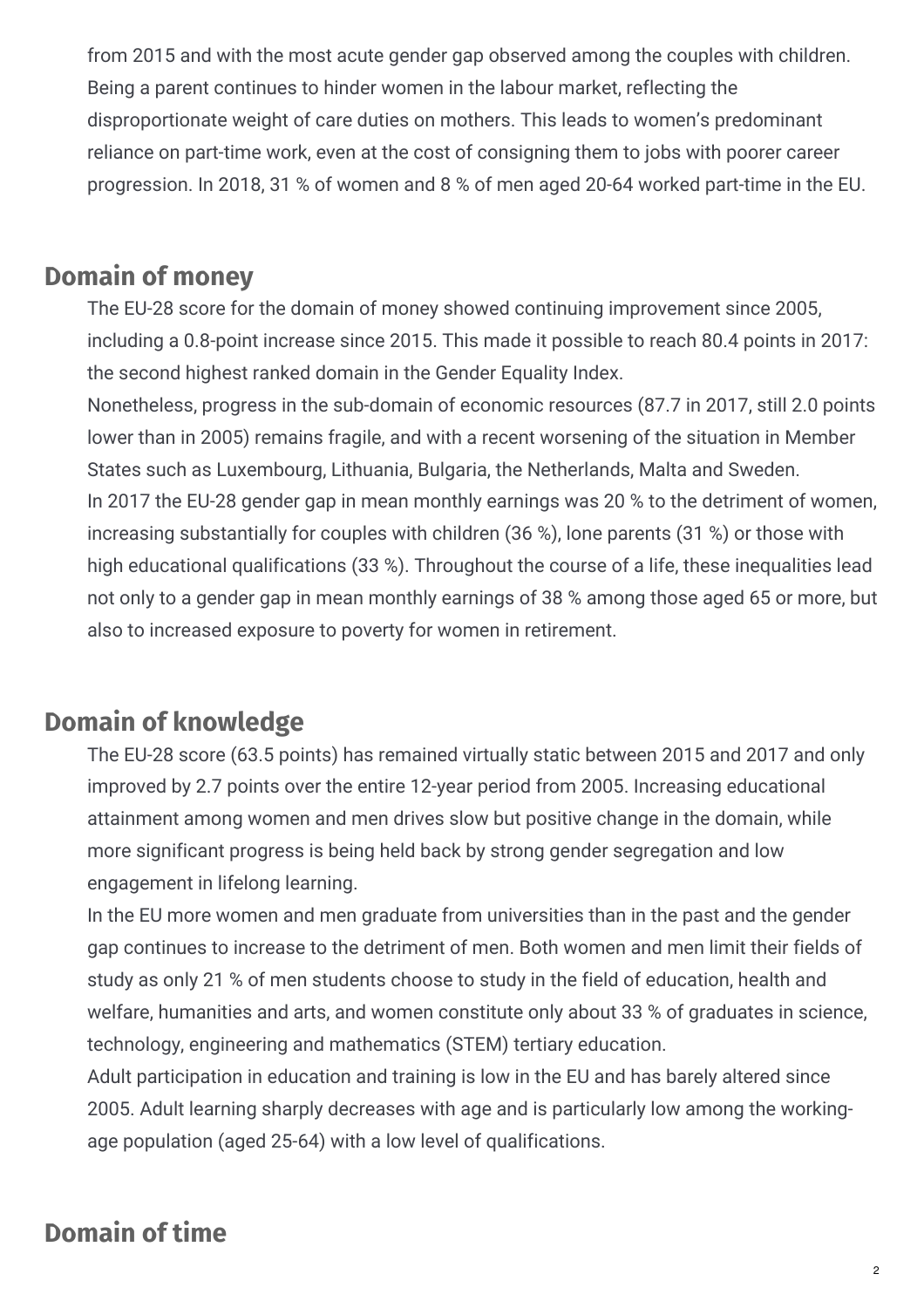Gender inequalities in time use are persistent and growing: the EU-28 2017 score of 65.7 is not only 1 p.p. lower than that of 2005, it also represents a 3.2 p.p. drop from the gains that had been achieved up until 2012.

Women are engaged disproportionally more in unpaid care work: almost 38 % take care of children, grandchildren, older people and/or people with disabilities every day for 1 hour or more compared with 25 % of men. Even more strikingly, only 34 % of men are engaged in cooking and housework every day for 1 hour or more in comparison with 79 % of women, with the situation barely changing in more than a decade.

Gender inequalities in unpaid domestic work are highest between women and men living in a couple and having children. Women aged between 25 and 49 are those most likely to do unpaid care work every day.

Women and men with disabilities need care, but they are also carers. The Index shows 29 % of women and 20 % of men with disabilities in the EU are doing care work every day. Women with disabilities also do the biggest bulk of the cooking and/or other housework (79 %) compared to men with disabilities (41 %).

#### **Domain of power**

The domain of power has seen the biggest advances in gender equality but remains the most gender unequal in the Index. At the same time, it made the biggest improvement: a 13-point increase since 2005. Between 2015 and 2017, the EU score for this domain rose from 48.5 to 51.9 points (+ 3.4 points).

Improvement in the domain of power is driven by the increased number of women in national parliaments and on the boards of the largest publicly quoted companies. The impact of gender quotas has had a relevant impact. In Member States that have instituted legislative candidate quotas to increase the gender balance in parliaments, women's representation has improved since the application of a quota. The same for the presence of women members of boards, which has increased strikingly in the Member States that have introduced quotas to address the gender imbalance.

The social power sub-domain (research, media and sports decision-making) is the one with the slowest progress since 2015, when data was collected for the first time.

#### **Domain of health**

The EU-28 health domain score of 88.1 points in 2017 has not only barely changed since 2015 (+ 0.7 points), it has also made scant progress since 2005 (+ 2.2 points). This domain's scores have consistently ranked among the highest of all six core domains measured in the Gender Equality Index.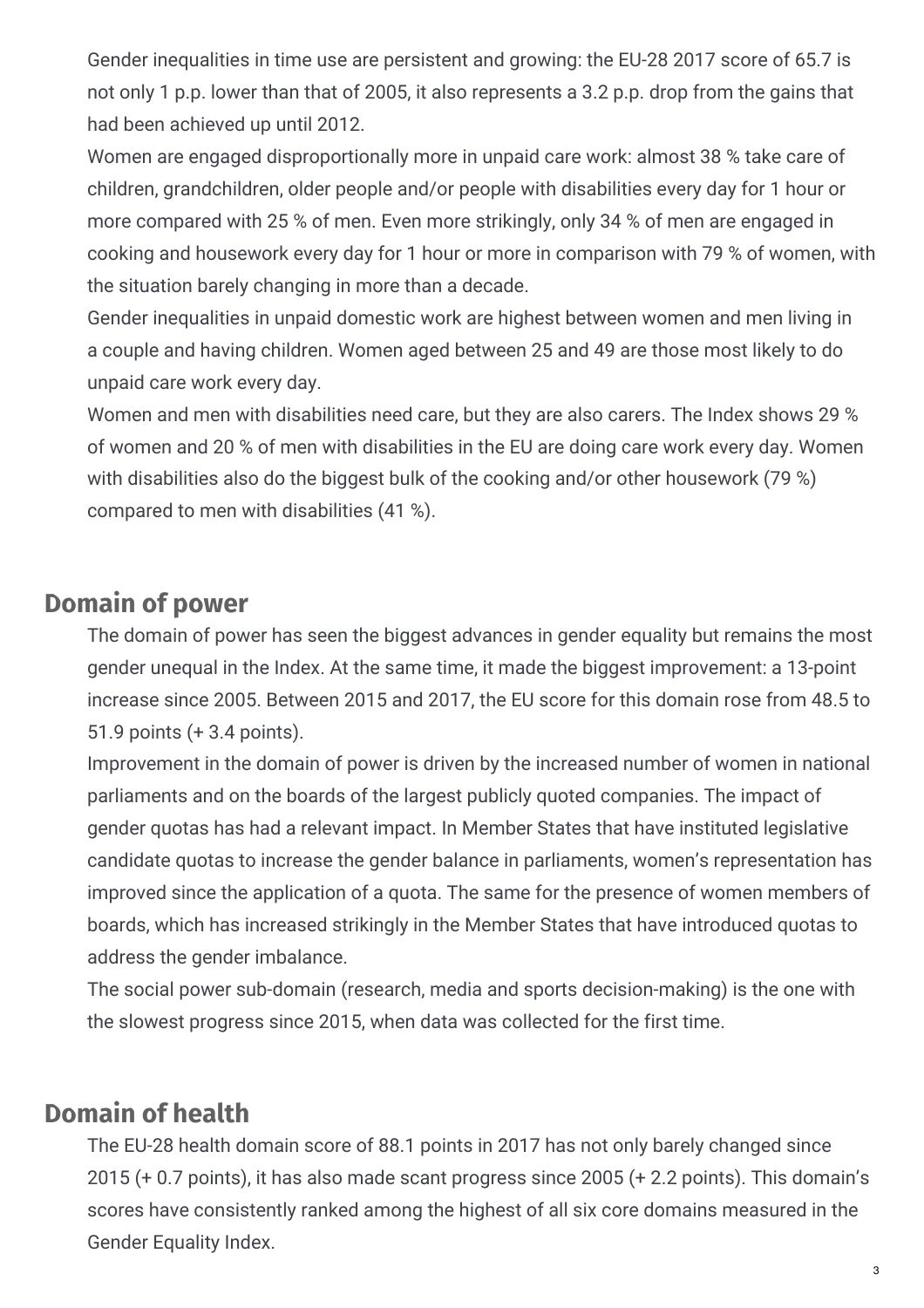While women in the EU can expect to live to the age of 84 compared to 78 for men, they spend a higher share of their lives in poor health: 19 years compared to 15 years for men. Some population groups face challenges in accessing adequate healthcare: lone mothers and fathers (6 % and 8 % respectively) and women and men with disabilities (8 % and 7 % respectively) report unmet needs for medical examinations. While no comparable data is available, those identifying as LGBTQI\* are also known to face significant health inequalities.

#### **Domain of violence**

Data on all forms of violence against women remains scarce across the EU. Reliable, systematic and comparable data covering various aspects of violence against women, disaggregated by sex and the relationship between the survivor and perpetrator, is key to designing effective EU-wide strategies to end violence against women.

The EU is experiencing a backlash in women's rights and gender equality. In several Member States, the ratification and/or full implementation of the Council of Europe's Convention on Preventing and Combating Violence against Women and Domestic Violence (Istanbul Convention) (2011) has been hindered by 'anti-gender' opponents, thereby undermining political and legal efforts to eradicate violence against women.

Among LGBT groups, transgender people are most likely to report experiences of violence. In the EU, about one in three transgender persons experiences either physical or sexual violence or the threat of violence.

## **Work—life balance**

In the EU, 34 % of women and 23 % of men aged 20-49, are ineligible for parental leave, with four Member States providing universal access to parental leave. When only the employed population is considered, in the EU-28, 10 % women and 12 % of men are ineligible for parental leave despite being in employment. In nine Member States all of those employed (women and men) have an opportunity to access parental leave. Member States with more universal parental-leave schemes create better opportunities for gender equality: those Member States with higher eligibility rates have higher scores in the Gender Equality Index as well as in the sub-domains of work and time.



In the EU, 34 % of women and 23% men are ineligible for parental leave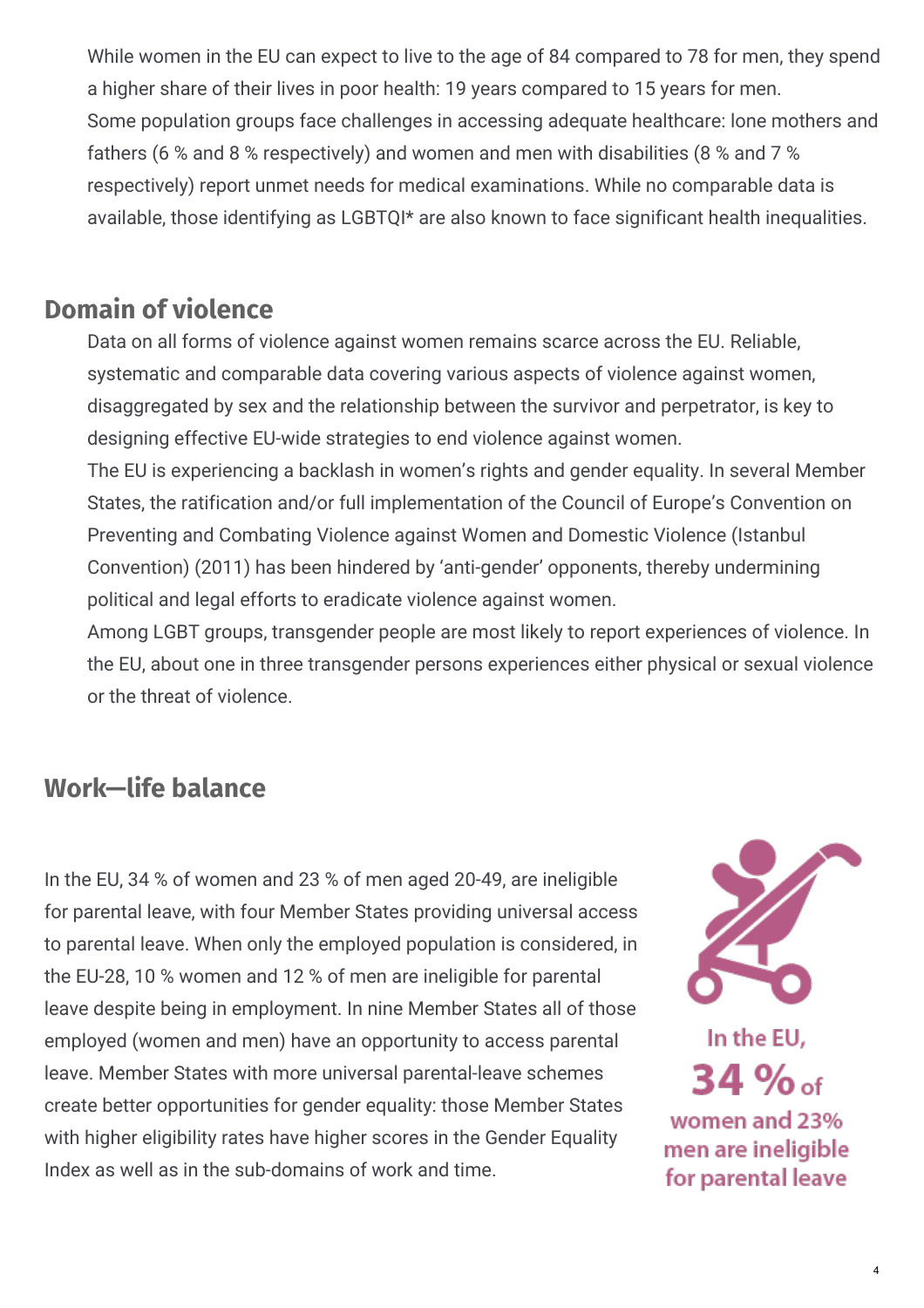In the EU, 29 % of households report unmet needs for professional home-care services in 2016 and much of the care is provided informally, disproportionately by women of pre-retirement age. Of those aged 50-64, 21 % of women and 11 % of men provide long-term care (LTC) for older people and/or people with disabilities at least several days a week. Overall, in Member States where women disproportionately bear the burden of LTC, gender inequalities in labour participation are higher. More particularly, in the Member States with larger gender gaps in the provision of care for older people and/or people with disabilities, there are lower scores in the sub-domain of participation in the labour market. Fewer than one in two women (48 %) involved in informal LTC is in paid work.

The EU has reached the first Barcelona target (also called the 'Barcelona objectives') of 33 % of all children under 3 years of age being enrolled in a formal childcare institution. At national level, only 13 Member States have achieved this objective. Overall, 14 % of households in 2016 reported unmet needs for childcare services, primarily due to financial reasons (50 %). Women's greater involvement in informal childcare interferes with their employment opportunities, thereby increasing the risk of poverty and economic dependency. In households where the youngest child is under 7 years of age, women spend on average 32 hours a week on paid work and 39 hours on unpaid work compared to 41 hours and 19 hours for men respectively. Gaps in care services constitute a serious obstacle for women's participation in the labour market, while care responsibilities do not substantially affect men's engagement in paid work. In the EU, 10 % of women work part-time or are inactive due to care duties, while this applies to only 0.5 % of men.

For public infrastructure to benefit the whole population, its design, location and accessibility should take into account the differences in gender needs. Commuting enables people not only to take on work but also to access better jobs. This is highlighted by its strong association with the Gender Equality Index, and in particular with its time and work domains. Nonetheless, due to gendered sharing of duties at home, women's commuting time is shorter compared to men's time (40 minutes and 45 minutes, on average). Furthermore, lack of access to a car and the longer travel times involved in the use of public transport make it even more difficult for women, particularly lone mothers, to achieve a good work—life balance.